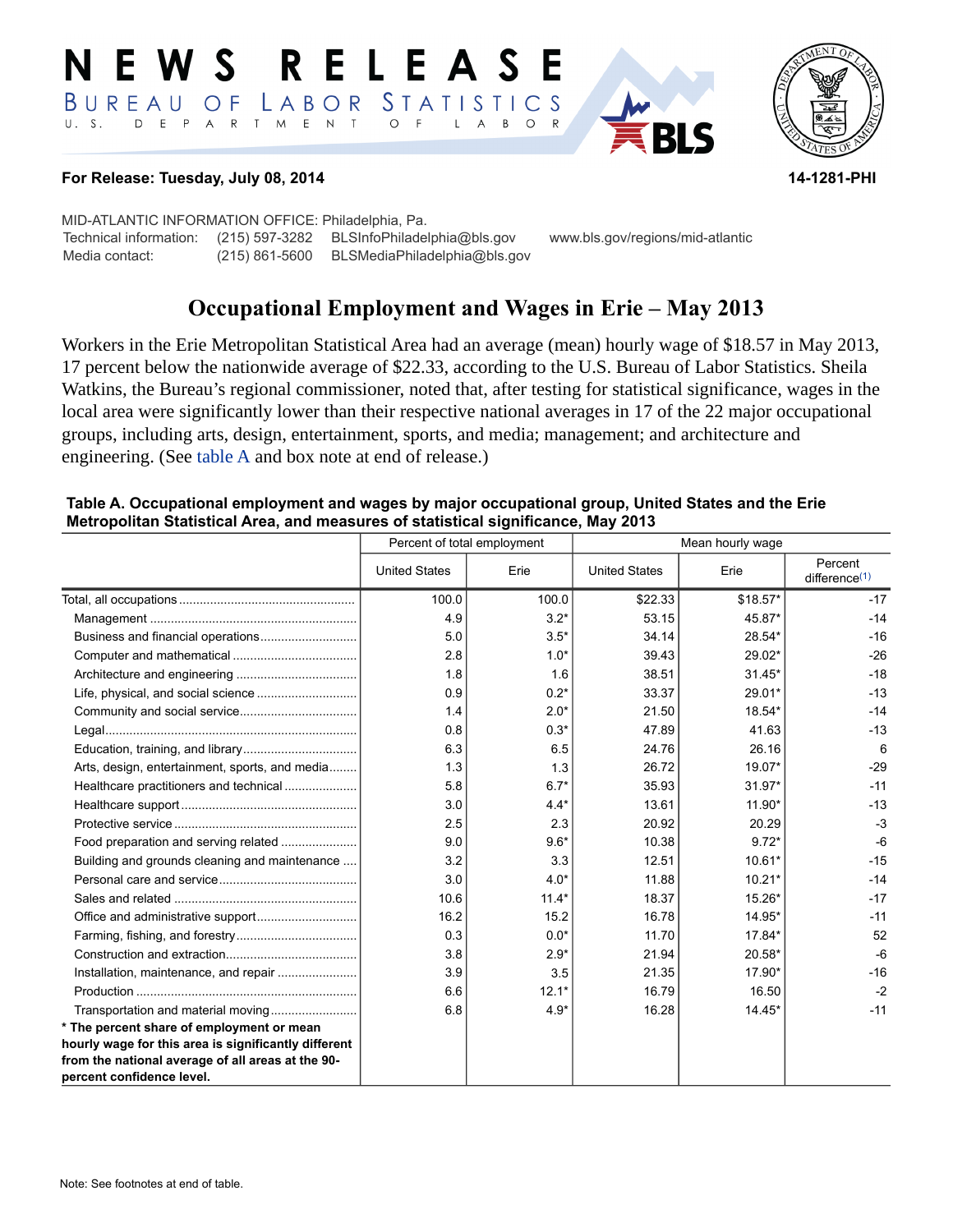<span id="page-1-0"></span>Footnotes:

(1) A positive percent difference measures how much the mean wage in Erie is above the national mean wage, while a negative percent difference reflects a lower wage.

When compared to the nationwide distribution, Erie employment was more highly concentrated in 7 of the 22 occupational groups including production and healthcare support. Conversely, eight groups had employment shares significantly below their national representation; these groups included transportation and material moving, computer and mathematical, and management.

One occupational group—production—was chosen to illustrate the diversity of data available for any of the 22 major occupational categories. Erie had 15,130 jobs in production, accounting for 12.1 percent of local area employment, significantly above the 6.6-percent share nationally. The average hourly wage for this occupational group locally was \$16.50, which was comparable to the national average of \$16.79.

With employment of 1,400, welders, cutters, solderers, and brazers was the largest occupation within the production group, followed by machinists (1,030). Among the higher-paying jobs were first-line supervisors of production and operating workers (\$27.87) and tool and die makers (\$21.54). At the lower end of the wage scale were production worker helpers and team assemblers, with mean hourly wages of \$11.43 and \$12.07, respectively. (Detailed occupational data for production are presented in [table 1.\)](#page-4-0); for a complete listing of detailed occupations available go to [www.bls.gov/oes/current/oes\\_21500.htm](https://www.bls.gov/oes/current/oes_21500.htm).)

Location quotients allow us to explore the occupational make-up of a metropolitan area by comparing the composition of jobs in an area relative to the national average. (See [table 1.\)](#page-4-0) For example, a location quotient of 2.0 indicates that an occupation accounts for twice the share of employment in the area as it does nationally. In the Erie area, above-average concentrations of employment were found in several of the occupations within the production group. For instance, metal and plastic molding, coremaking, and casting machine setters, operators, and tenders were employed at over five-and-a-half times the national rate in Erie, and machinists at nearly three times the U.S. average. On the other hand, laundry and dry-cleaning workers had a location quotient of 0.8 in Erie, indicating that this particular occupation's local and national employment shares were similar.

These statistics are from the Occupational Employment Statistics (OES) survey, a federal-state cooperative program between BLS and State Workforce Agencies, in this case, the Pennsylvania Department of Labor and Industry.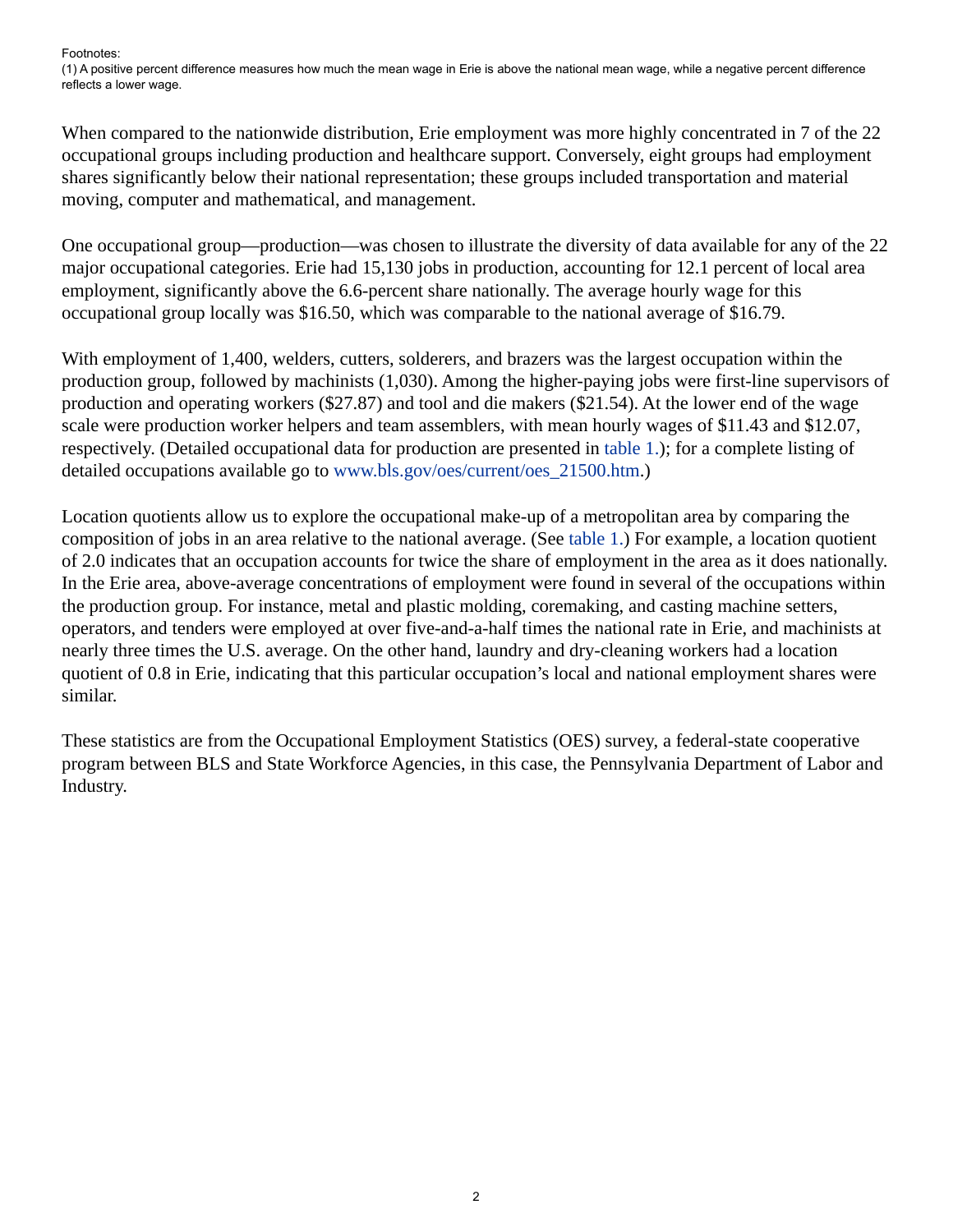## **Note**

OES wage and employment data for the 22 major occupational groups in the Erie Metropolitan Statistical Area were compared to their respective national averages based on statistical significance testing. Only those occupations with wages or employment shares above or below the national wage or share after testing for significance at the 90-percent confidence level meet the criteria.

NOTE: A value that is statistically different from another does not necessarily mean that the difference has economic or practical significance. Statistical significance is concerned with the ability to make confident statements about a universe based on a sample. It is entirely possible that a large difference between two values is not significantly different statistically, while a small difference is, since both the size and heterogeneity of the sample affect the relative error of the data being tested.

## **Technical Note**

The Occupational Employment Statistics (OES) survey is a semiannual mail survey measuring occupational employment and wage rates for wage and salary workers in nonfarm establishments in the United States. Guam, Puerto Rico, and the Virgin Islands are also surveyed, but their data are not included in the national estimates. OES estimates are constructed from a sample of about 1.2 million establishments. Forms are mailed to approximately 200,000 sampled establishments in May and November each year for a 3-year period. May 2013 estimates are based on responses from six semiannual panels collected in May 2013, November 2012, May 2012, November 2011, May 2011, and November 2010. The overall national response rate for the six panels is 75.3 percent based on establishments and 71.6 percent based on employment. The sample in the Erie Metropolitan Statistical Area included 1,674 establishments with a response rate of 76 percent. For more information about OES concepts and methodology, go to [www.bls.gov/news.release/ocwage.tn.htm](https://www.bls.gov/news.release/ocwage.tn.htm).

The OES survey provides estimates of employment and hourly and annual wages for wage and salary workers in 22 major occupational groups and 821 detailed occupations for the nation, states, metropolitan statistical areas, metropolitan divisions, and nonmetropolitan areas. In addition, employment and wage estimates for 94 minor groups and 458 broad occupations are available in the national data. OES data by state and metropolitan/nonmetropolitan area are available from [www.bls.gov/oes/current/oessrcst.htm](https://www.bls.gov/oes/current/oessrcst.htm) and [www.bls.gov/](https://www.bls.gov/oes/current/oessrcma.htm) [oes/current/oessrcma.htm,](https://www.bls.gov/oes/current/oessrcma.htm) respectively.

The May 2013 OES estimates are based on the 2010 Standard Occupational Classification (SOC) system and the 2012 North American Industry Classification System (NAICS). Information about the 2010 SOC is available on the BLS website at [www.bls.gov/soc](https://www.bls.gov/soc) and information about the 2012 NAICS is available at [www.bls.gov/bls/naics.htm.](https://www.bls.gov/bls/naics.htm)

## **Area definitions**

The substate area data published in this release reflect the standards and definitions established by the U.S. Office of Management and Budget.

The **Erie, Pa. Metropolitan Statistical Area** includes Erie County in Pennsylvania.

## **Additional information**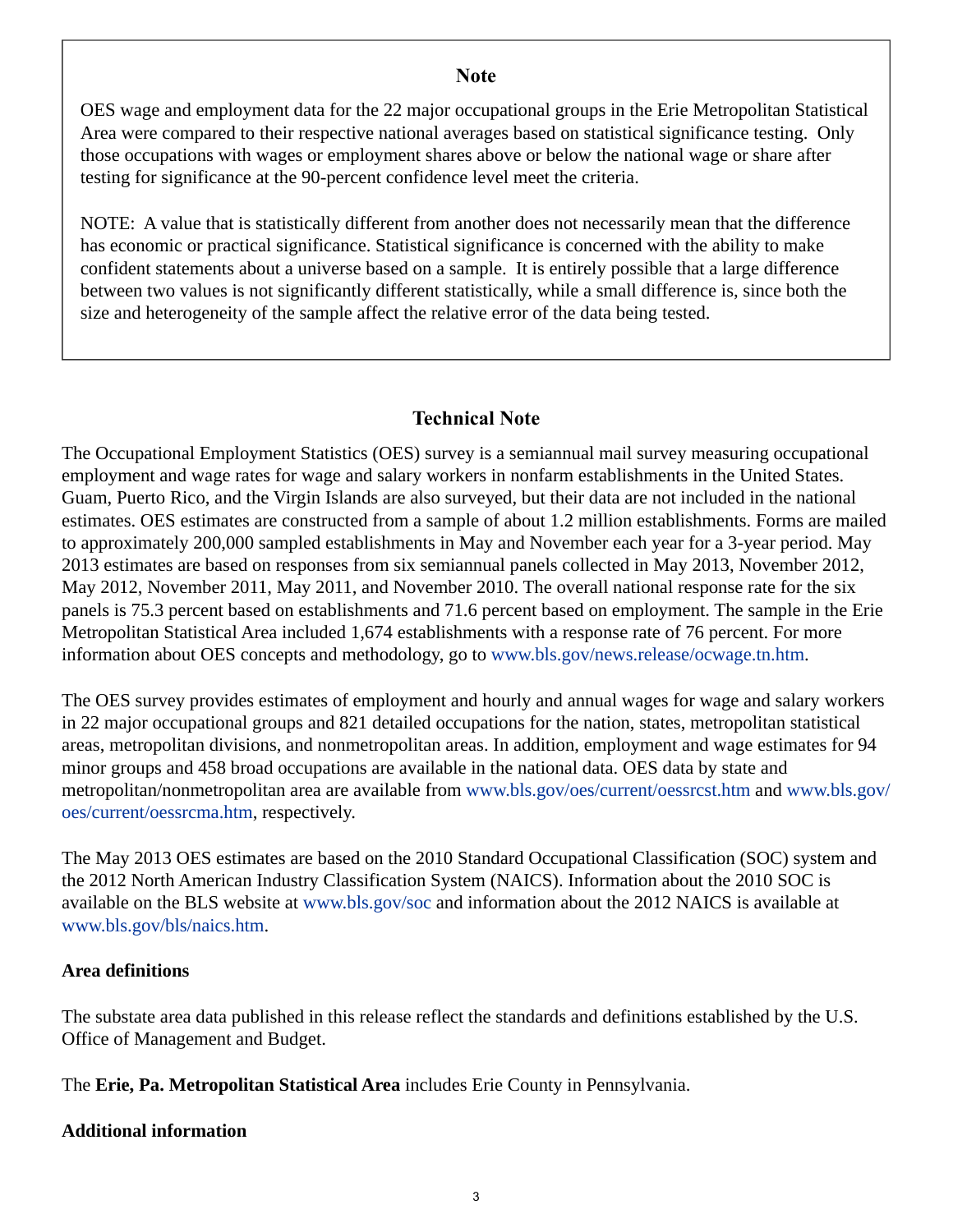OES data are available on our regional web page at [www.bls.gov/regions/mid-atlantic.](https://www.bls.gov/regions/mid-atlantic) Answers to frequently asked questions about the OES data are available at [www.bls.gov/oes/oes\\_ques.htm](https://www.bls.gov/oes/oes_ques.htm). Detailed technical information about the OES survey is available in our Survey Methods and Reliability Statement on the BLS website at [www.bls.gov/oes/2013/may/methods\\_statement.pdf.](https://www.bls.gov/oes/2013/may/methods_statement.pdf) Information in this release will be made available to sensory impaired individuals upon request – Voice phone: 202-691-5200; Federal Relay Service: 1-800-877-8339.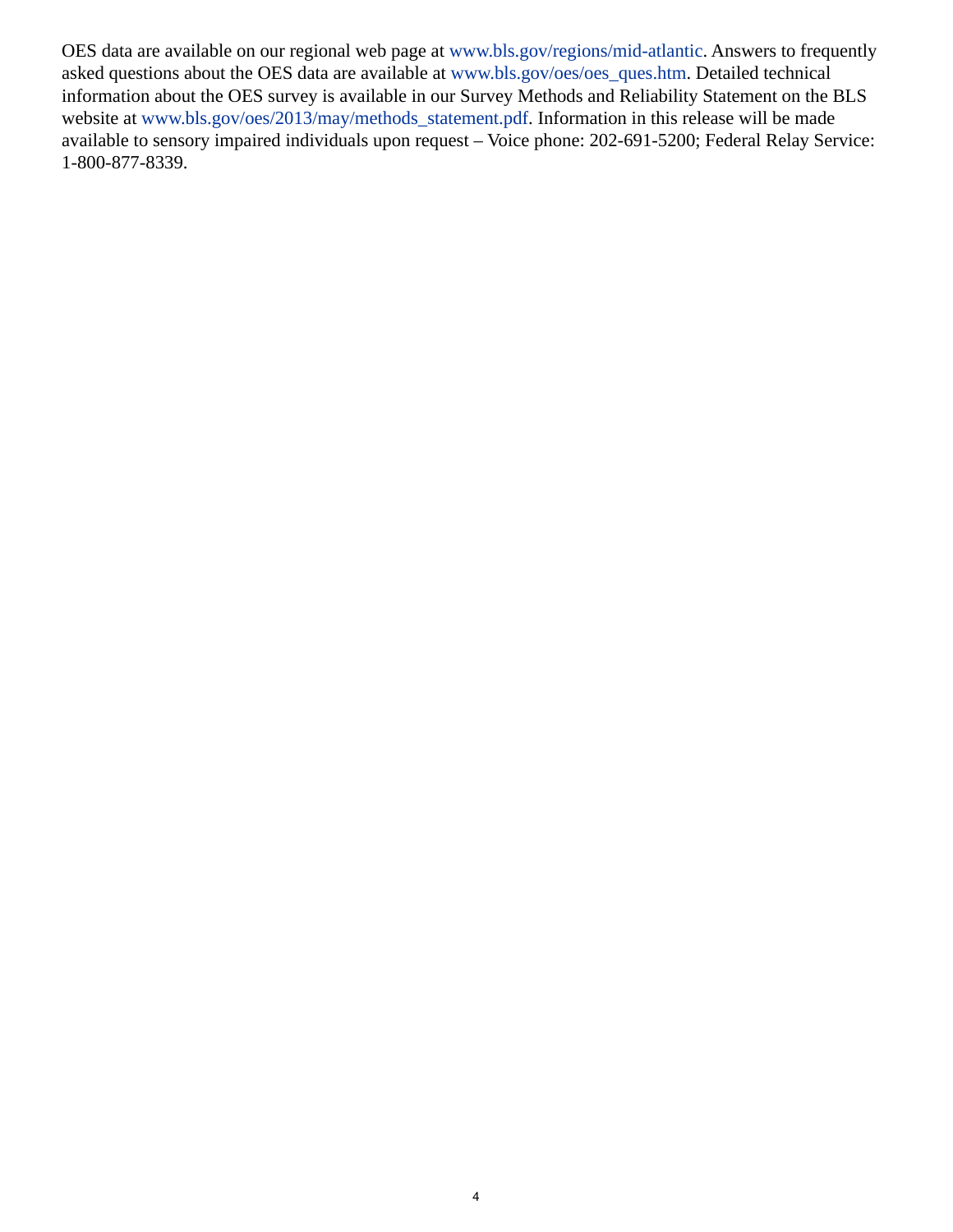### <span id="page-4-0"></span>**Table 1. Employment and wage data from the Occupational Employment Statistics survey, by occupation, Erie Metropolitan Statistical Area, May 2013**

|                                                                                                              | Employment <sup>(2)</sup> |                                  | Mean wage |              |
|--------------------------------------------------------------------------------------------------------------|---------------------------|----------------------------------|-----------|--------------|
| Occupation $(1)$                                                                                             | Level                     | Location quotient <sup>(3)</sup> | Hourly    | Annual $(4)$ |
|                                                                                                              | 15,130                    | 1.8                              | \$16.50   | \$34,310     |
| First-line supervisors of production and operating                                                           | 910                       | 1.7                              | 27.87     | 57,980       |
| Electrical and electronic equipment assemblers                                                               | 430                       | 2.2                              | 13.05     | 27,140       |
|                                                                                                              | 70                        | 0.9                              | 16.15     | 33,580       |
|                                                                                                              | 790                       | 0.8                              | 12.07     | 25,110       |
|                                                                                                              | 110                       | 0.5                              | (5)       | (5)          |
|                                                                                                              | 270                       | 1.7                              | 11.95     | 24,850       |
|                                                                                                              | 120                       | 0.9                              | 14.83     | 30,850       |
|                                                                                                              | 240                       | 2.3                              | 13.19     | 27,440       |
| Food cooking machine operators and tenders                                                                   | 50                        | 1.6                              | 12.91     | 26,860       |
| Computer-controlled machine tool operators, metal and                                                        | 280                       | 2.2                              | 16.47     | 34,250       |
| Computer numerically controlled machine tool                                                                 | 60                        | 2.5                              | 18.22     | 37,900       |
| Forging machine setters, operators, and tenders, metal                                                       | 90                        | 4.3                              | 22.28     | 46,340       |
| Cutting, punching, and press machine setters,<br>operators, and tenders, metal and plastic                   | 720                       | 4.0                              | 12.92     | 26,870       |
| Drilling and boring machine tool setters, operators, and                                                     | 70                        | 3.8                              | 16.18     | 33,650       |
| Grinding, lapping, polishing, and buffing machine tool<br>setters, operators, and tenders, metal and plastic | 290                       | 4.3                              | 13.93     | 28,980       |
| Lathe and turning machine tool setters, operators, and                                                       | 190                       | 4.9                              | 17.01     | 35,380       |
| Milling and planing machine setters, operators, and                                                          | 40                        | 2.0                              | 16.81     | 34,970       |
|                                                                                                              | 1,030                     | 2.8                              | 18.91     | 39,330       |
| Metal-refining furnace operators and tenders                                                                 | 60                        | 2.9                              | 16.71     | 34,750       |
|                                                                                                              | (5)                       | (5)                              | 13.06     | 27,160       |
| Molding, coremaking, and casting machine setters,<br>operators, and tenders, metal and plastic               | 660                       | 5.6                              | 15.57     | 32,390       |
| Multiple machine tool setters, operators, and tenders,                                                       | 290                       | 3.3                              | (5)       | (5)          |
|                                                                                                              | 260                       | 3.5                              | 21.54     | 44,810       |
|                                                                                                              | 1,400                     | 4.2                              | 16.17     | 33,630       |
| Welding, soldering, and brazing machine setters,                                                             | 70                        | 1.4                              | 16.35     | 34,010       |
| Heat treating equipment setters, operators, and                                                              | 70                        | 3.4                              | 20.17     | 41,960       |
| Plating and coating machine setters, operators, and                                                          | 130                       | 3.9                              | 17.56     | 36,530       |
|                                                                                                              | 50                        | 1.3                              | 19.02     | 39,560       |
|                                                                                                              | 240                       | 1.5                              | 16.23     | 33,750       |
|                                                                                                              | (5)                       | (5)                              | 14.98     | 31,160       |
|                                                                                                              | 150                       | 0.8                              | \$10.92   | \$22,700     |
|                                                                                                              | 110                       | 0.8                              | 13.06     | 27,170       |
| Sawing machine setters, operators, and tenders, wood.                                                        | (5)                       | (5)                              | 12.10     | 25,160       |
| Woodworking machine setters, operators, and tenders,                                                         | 110                       | 1.7                              | 13.63     | 28,350       |
| Water and wastewater treatment plant and system                                                              | 110                       | 1.1                              | 21.41     | 44,530       |
|                                                                                                              | 140                       | 10.6                             | 24.66     | 51,300       |
| Chemical equipment operators and tenders                                                                     | 40                        | 0.7                              | 14.45     | 30,050       |
| Separating, filtering, clarifying, precipitating, and still                                                  | 30                        | 0.9                              | 18.81     | 39,130       |
| Mixing and blending machine setters, operators, and                                                          | (5)                       | (5)                              | 14.93     | 31,050       |
| Cutting and slicing machine setters, operators, and                                                          | 30                        | 0.6                              | 11.90     | 24,750       |